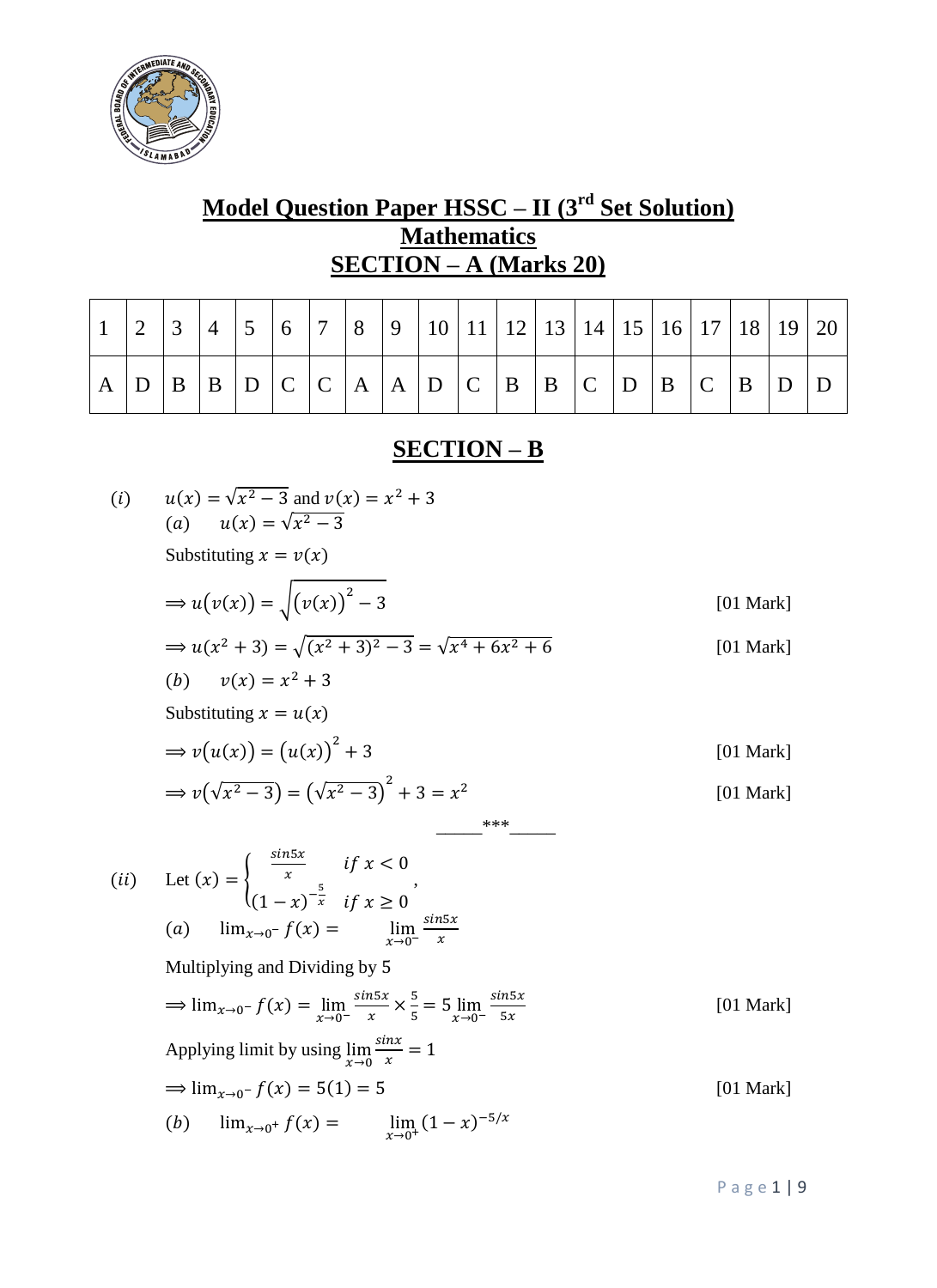$$
\Rightarrow \lim_{x \to 0^+} f(x) = \lim_{x \to 0^+} [1 + (-x)]^{\frac{1}{(-x)} \times 5}
$$
 [01 Mark]  
Applying limit by using  $\lim_{x \to 0} (1 + x)^{1/x} = e$   

$$
\Rightarrow \lim_{x \to 0^+} f(x) = e^5
$$
 [01 Mark]

(*iii*) Lety =  $u(x)v(x)$ 

Taking increment

 $y + \delta y = u(x + \delta x)v(x + \delta x)$  [01 Mark]  $\Rightarrow$   $\delta y = u(x + \delta x)v(x + \delta x) - u(x)v(x)$ Adding and Subtracting  $u(x + \delta x)v(x)$  on R.H.S.  $\Rightarrow \delta y = u(x + \delta x)v(x + \delta x) - u(x + \delta x)v(x) + u(x + \delta x)v(x) - u(x)v(x)$ 

$$
\Rightarrow \delta y = u(x + \delta x)(v(x + \delta x) - v(x)) + v(x)(u(x + \delta x) - u(x))
$$
\n
$$
(01 \text{ Mark})
$$

$$
\Rightarrow \delta y = u(x + \delta x)(v(x + \delta x) - v(x)) + v(x)(u(x + \delta x))
$$

Dividing  $\delta x$  on bothsides

$$
\Rightarrow \frac{\delta y}{\delta x} = u(x + \delta x) \left( \frac{v(x + \delta x) - v(x)}{\delta x} \right) + v(x) \left( \frac{u(x + \delta x) - u(x)}{\delta x} \right)
$$
 [01 Mark]

Taking  $\lim_{\delta x \to 0}$  on bothsides

$$
\Rightarrow \lim_{\delta x \to 0} \frac{\delta y}{\delta x} = \lim_{\delta x \to 0} (u(x + \delta x)) \lim_{\delta x \to 0} \left( \frac{v(x + \delta x) - v(x)}{\delta x} \right) + v(x) \lim_{\delta x \to 0} \left( \frac{u(x + \delta x) - u(x)}{\delta x} \right)
$$
\nApplying limit

$$
\Rightarrow \frac{dy}{dx} = u(x)v'(x) + v(x)u'(x)
$$
\n[01 Mark]

$$
(iv) \quad y = \frac{1 + cscx}{1 - cscx}
$$

Differentiating  $y$  w.r.t.  $x$ .

$$
\Rightarrow \frac{d}{dx}(y) = \frac{d}{dx} \left( \frac{1+cscx}{1-cscx} \right)
$$
\n
$$
\Rightarrow \frac{dy}{dx} = \frac{(1-cscx)\frac{d}{dx}(1+cscx) - (1+cscx)\frac{d}{dx}(1-cscx)}{(1-cscx)^2}
$$
\n
$$
\Rightarrow \frac{dy}{dx} = \frac{(1-cscx)(0-cscxcotx) - (1+cscx)(0+csexcotx)}{(1-cscx)^2}
$$
\n
$$
\Rightarrow \frac{dy}{dx} = \frac{cscxcotx(-1+cscx - 1-cscx)}{(1-cscx)^2} = \frac{-2csexcotx}{(1-cscx)^2}
$$
\n[02 Marks]

$$
(v) \quad x^2 = \frac{x+y}{x-y}
$$
\n
$$
\Rightarrow x^2(x-y) = x+y
$$
\n
$$
\Rightarrow x^3 - x^2y = x+y
$$
\nDifferentiating w.r.t. x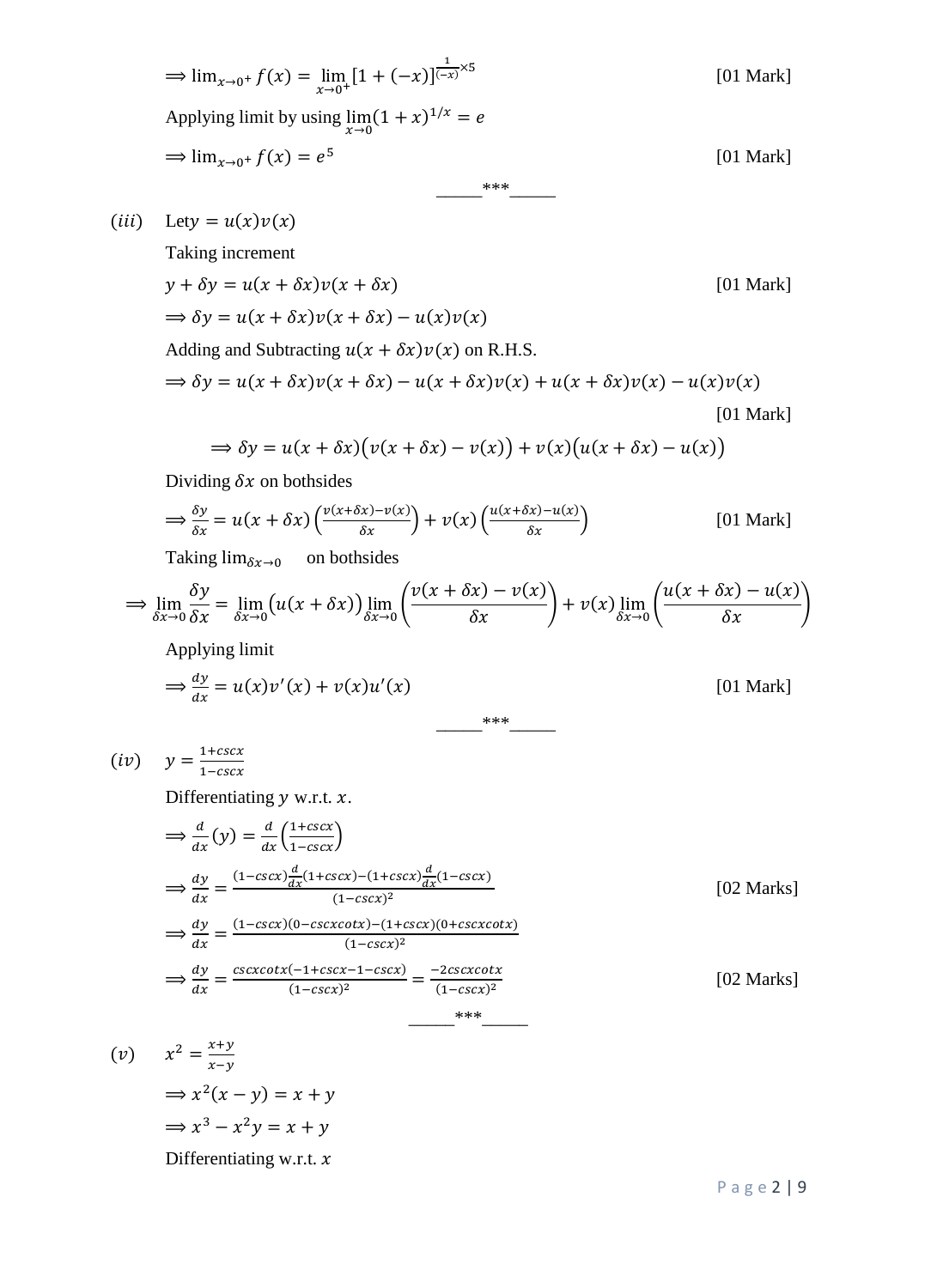$$
\frac{d}{dx}(x^3) - \frac{d}{dx}(x^2y) = \frac{d}{dx}(x) + \frac{d}{dx}(y)
$$
  
\n
$$
\Rightarrow 3x^2 - x^2 \frac{dy}{dx} - 2xy = 1 + \frac{dy}{dx}
$$
  
\n
$$
\Rightarrow (1 + x^2) \frac{dy}{dx} = 3x^2 - 2xy - 1
$$
  
\nAgain, differentiating w.r.t.  $x$   
\n
$$
\Rightarrow (1 + x^2) \frac{d^2y}{dx^2} = 6x - 2x \frac{dy}{dx} - 2y
$$
  
\n
$$
\Rightarrow (1 + x^2) \frac{d^2y}{dx^2} = 6x - 2y - 4x \frac{dy}{dx}
$$
  
\n
$$
\Rightarrow (1 + x^2) \frac{d^2y}{dx^2} = 6x - 2y - 4x \frac{dy}{dx} - 2y
$$
  
\n
$$
\Rightarrow \frac{d^2y}{dx^2} = \frac{6x + 6x^3 - 2y - 2yx^2 - 12x^2 + 8x^2y + 4x}{1 + x^2}
$$
  
\n
$$
\Rightarrow \frac{d^2y}{dx^2} = \frac{10x - 6x^2 - 2y + 4x}{1 + x^2}
$$
  
\n
$$
\Rightarrow \frac{d^2y}{dx^2} = \frac{10x - 6x^2 - 2y + 2x^2 + 12x^2 + 4x^2y + 4x}{1 + x^2}
$$
  
\n(vi) Let  $I = \int \frac{x}{\sqrt{x-1}} dx$   
\nSubstituting  $x - 1 = t^2 \Rightarrow x = t^2 + 1$   
\n
$$
\Rightarrow dx = 2t dt
$$
  
\n $I = 2 \int (t^2 + 1) dt \Rightarrow I = \frac{2t^3}{3} + 2t + C$   
\n $I = 2 \int (t^2 + 1) dt \Rightarrow I = \frac{2t^3}{3} + 2t + C$   
\n $I = 2 \int (t^2 + 1) dt \Rightarrow I = \frac{2t^3}{3} + 2t + C$   
\n $I = 2 \int (t^2 + 1) dt \Rightarrow I = \frac{2t^3}{3} + 2t + C$   
\n $I = 2 \int (t^2 +$ 

 $(viii) \int_{-1}^{1} (1 - |x|)$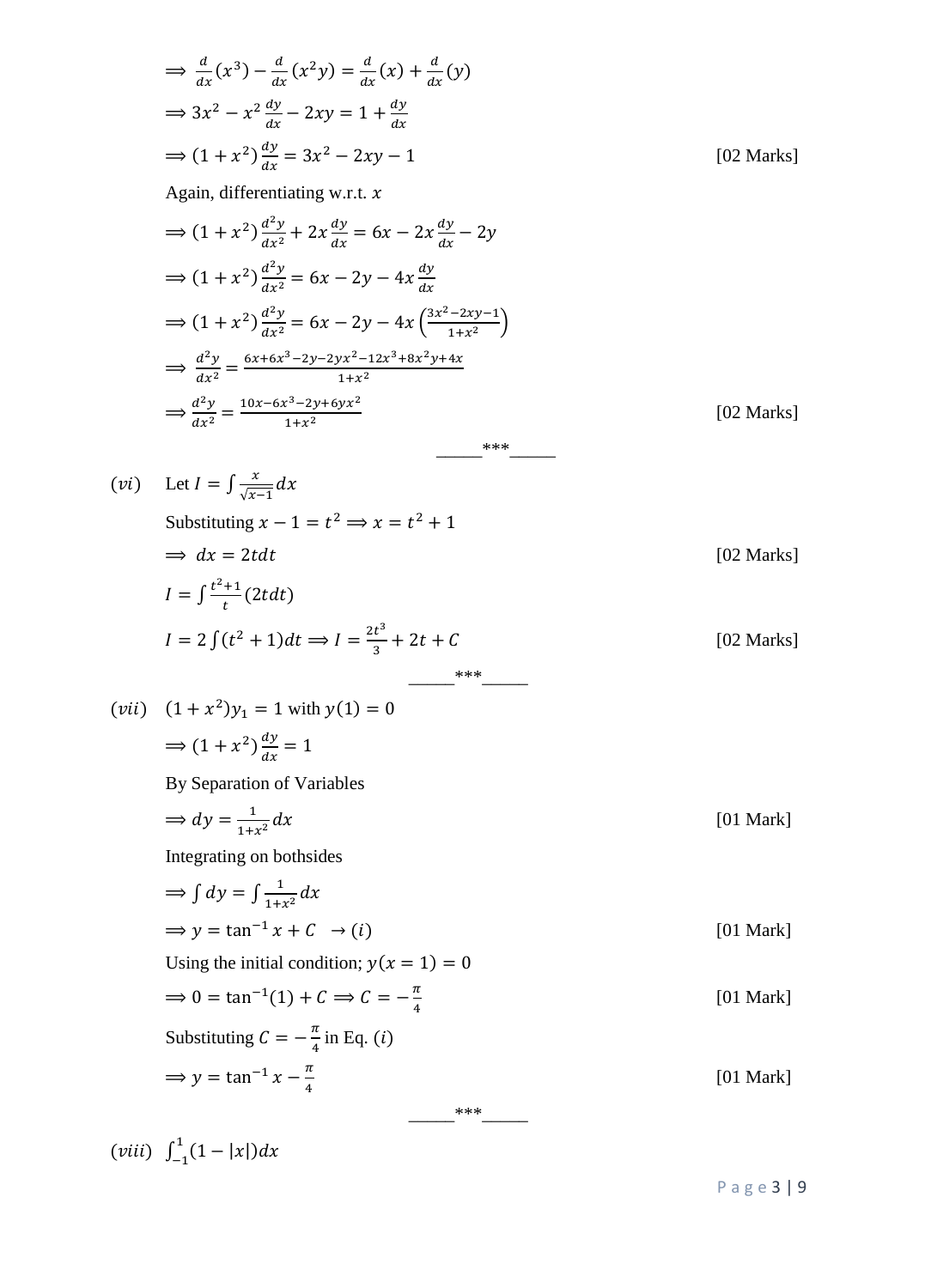$$
= \int_{-1}^{0} (1 - (-x))dx + \int_{0}^{1} (1 - (+x))dx
$$
  
\n
$$
= \int_{-1}^{0} (1 + x)dx + \int_{0}^{1} (1 - x)dx
$$
 [02 Marks]  
\n
$$
= [x + \frac{x^{2}}{2}] \frac{0}{-1} + [x - \frac{x^{2}}{2}] \frac{1}{0}
$$
  
\n
$$
= [(0 + 1) + \frac{1}{2}(0 - 1)] + [(1 - 0) - \frac{1}{2}(1 - 0)]
$$
  
\n
$$
= (1 - \frac{1}{2}) + (1 - \frac{1}{2}) = \frac{1}{2} + \frac{1}{2} = 1
$$
 [02 Marks]

$$
(ix) \text{ Let } R(x, y) \text{ be the required point.} \qquad [01 \text{ Mark}]
$$
\n
$$
\text{Since, } |PR| = |QR| \text{ for } P(3,7) \text{ and } Q(11, -6)
$$
\n
$$
\Rightarrow \sqrt{(x-3)^2 + (y-7)^2} = \sqrt{(x-11)^2 + (y+6)^2}
$$
\n
$$
\Rightarrow (x-3)^2 + (y-7)^2 = (x-11)^2 + (y+6)^2
$$
\n
$$
\Rightarrow x^2 - 6x + 9 + y^2 - 14y + 49 = x^2 - 22x + 121 + y^2 + 12y + 36
$$
\n
$$
\Rightarrow -6x + 58 - 14y = -22x + 157 + 12y
$$
\n
$$
\Rightarrow 16x - 26y = 99 - - \rightarrow (i) \qquad [01 \text{ Mark}]
$$
\n
$$
\text{Since the point } R \text{ is on the } y \text{ -axis, so } x = 0
$$
\n
$$
\therefore \text{ Eq. } (i) \Rightarrow 16(0) - 26y = 99 \Rightarrow y = -\frac{99}{26} = -3.8
$$
\n
$$
\text{Hence, } R(0, -3.8) \text{ is the required point.} \qquad [01 \text{ Mark}]
$$

$$
(x) \quad 2x - 5 = ky \quad --- \rightarrow (i)
$$
\n
$$
(k+1)x = 6y - 3 \quad --- \rightarrow (ii)
$$
\n
$$
Eq. (i) \Rightarrow y = \frac{2}{k}x - \frac{5}{k} \quad \Rightarrow m_1 = \frac{2}{k}
$$
\n
$$
Eq. (ii) \Rightarrow y = \frac{k+1}{6}x + \frac{1}{2} \quad \Rightarrow m_2 = \frac{k+1}{6}
$$
\n
$$
(01 \text{ Mark})
$$
\n
$$
(01 \text{ Mark})
$$

Since, the two lines have the same gradients.

$$
\Rightarrow \frac{2}{k} = \frac{k+1}{6}
$$
  
\n
$$
\Rightarrow k = -4 \text{ and } k = 3
$$
  
\n
$$
\Rightarrow k^2 + k - 12 = 0
$$
  
\n[01 Mark]

 $***$ 

(xi) First we find the equation of the line joining  $A(0,6)$  and  $B(8,0)$ .  $\Rightarrow \frac{y}{y}$  $\frac{y-y_1}{y_2-y_1}=\frac{x}{x_2}$  $\mathcal{X}$ [01 Mark]  $\Rightarrow \frac{y}{2}$  $\frac{y-6}{0-6} = \frac{x}{8}$  $\frac{x-0}{8-0} \Rightarrow 3x + 4y = 24$   $--- \rightarrow (i)$  [01 Mark] Another line is; Substituting the value of y from Eq.  $(ii)$  in Eq.  $(i)$ , we obtain  $\Rightarrow$  3x + 4(x + 1) = 24  $\Rightarrow$  7x = 20  $\Rightarrow$  x =  $\frac{2}{7}$  $\frac{10}{7}$ , Putting the value of x in Eq.  $\Rightarrow y = \frac{2}{7}$  $\frac{20}{7} + 1 = \frac{2}{7}$ 7 Hence, the coordinates of point M, intersecting Eq. (*i*) and Eq. (*ii*) are  $x = \frac{2}{5}$  $\frac{20}{7}$  and  $y = \frac{2}{7}$ [02 Marks]

 $***$ 

(*xii*) Focus; (3,0) and the equation of the directrix is;  $x - 1 = 0$ . Where,  $F(c, 0) = (3,0) \Rightarrow c = 3$ 

P a g e 4 | 9

7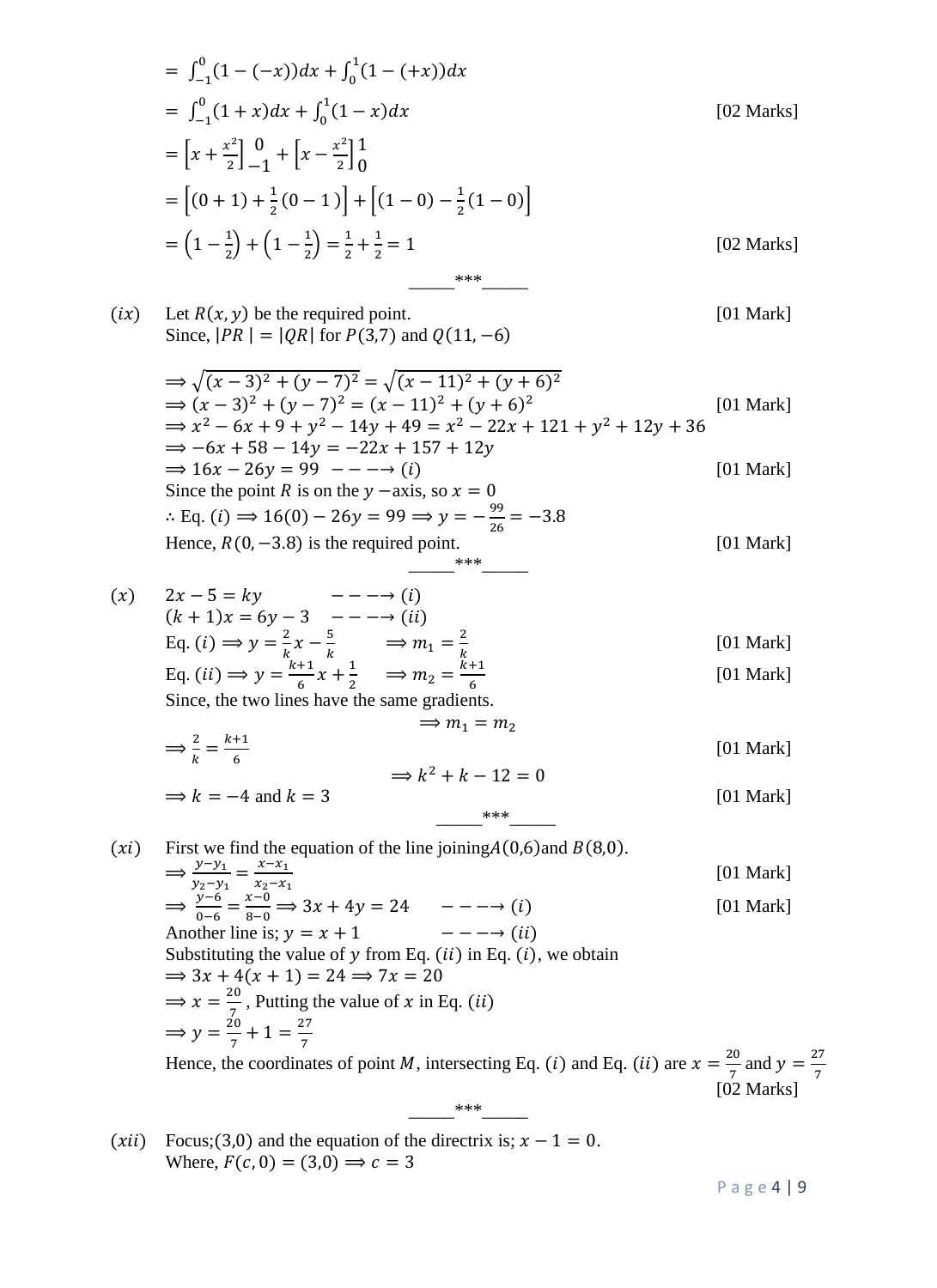And, Directrix is 
$$
x = \frac{a}{e} = 1 \Rightarrow a = e
$$
  
\n $\Rightarrow e = \frac{c}{a} = \frac{3}{e} \Rightarrow e^2 = 3 \Rightarrow e = \sqrt{3}$   
\nBy the definition of hyperbola  
\n $|PF| = e \cdot |PD|$   
\n $\Rightarrow \sqrt{(x-3)^2 + (y-0)^2} = \sqrt{3}|x-1|$   
\n $\Rightarrow x^2 - 6x + 9 + y^2 = 3(x^2 - 2x + 1)$   
\n $\Rightarrow x^2 - 6x + y^2 = 3x^2 - 6x + 3 - 9$   
\n $\Rightarrow -2x^2 + y^2 = -6$   
\n $\Rightarrow \frac{x^2}{3} - \frac{y^2}{6} = 1$   
\n $\Rightarrow x^2 - 6x + y^2 = 3x^2 - 6x + 3 - 9$   
\n $\Rightarrow -2x^2 + y^2 = -6$   
\n $\Rightarrow \frac{x^2}{3} - \frac{y^2}{6} = 1$   
\n $\Rightarrow \frac{x}{a} = 0$ .  
\n $\Rightarrow \frac{a}{a} = 0.8$ ,  $\Rightarrow a = 10$   
\nOr the vertices are (0, ±10)  
\nNow, Equation of the ellipse by definition is;  
\n
$$
|PF| + |PF'| = 2a
$$
  
\n $\Rightarrow \sqrt{(x-0)^2 + (y-8)^2} + \sqrt{(x-0)^2 + (y+8)^2} = 2(10)$   
\n $\Rightarrow \sqrt{x^2 + y^2 - 16y + 64} = 20 - \sqrt{x^2 + y^2 + 16y + 64}$   
\n $\Rightarrow x^2 + y^2 - 16y + 64 = 400 + x^2 + y^2 + 16y + 64 - 40\sqrt{x^2 + y^2 + 16y + 64}$   
\n $\Rightarrow 25x^2 + 9y^2 - 320y - 2180 = 0$   
\n $\Rightarrow 25x^2 + 9y^2 - 320y - 2180 = 0$   
\n $\Rightarrow 25x^2 + 9y^2 - 320y - 2180 = 0$   
\n $\Rightarrow 25x^2 + 9y^2 - 320y -$ 

$$
\Rightarrow |\underline{u}| \left(\frac{\underline{u}}{|\underline{u}|}\right) = 7 \left(\frac{3}{7} \hat{i} - \frac{2}{7} \hat{j} + \frac{6}{7} \hat{k}\right)
$$
  

$$
\Rightarrow |\underline{u}| \left(\frac{\underline{u}}{|\underline{u}|}\right) = 3\hat{i} - 2\hat{j} + 6\hat{k}
$$
 [02 Marks]

 $(xv)$  Force:  $F = \hat{i} - 2\hat{j} + 3\hat{k}$ And origin  $O(0,0,0)$  to the point  $A(2, -1,4)$ Position vector of  $\overrightarrow{OA}$  is:  $\vec{d} = \vec{OA} = (2 - 0)\hat{i} + (-1 - 0)\hat{j} + (4 - 0)\hat{k}$  $\Rightarrow \vec{d} = \vec{OA} = 2\hat{i} - \hat{j} + 4\hat{k}$  [01 Mark] Now, Work done =  $\vec{F} \cdot \vec{d}$  [01 Mark]  $\Rightarrow$   $W = (\hat{i} - 2\hat{j} + 3\hat{k}) \cdot (2\hat{i} - \hat{j} + 4\hat{k})$  $\Rightarrow$   $W = 1(2) + (-2)(-1) + 3(4) = 16$  *Joule* [02 Marks] \_\_\_\_\_\*\*\*\_\_\_\_\_

P a g e 5 | 9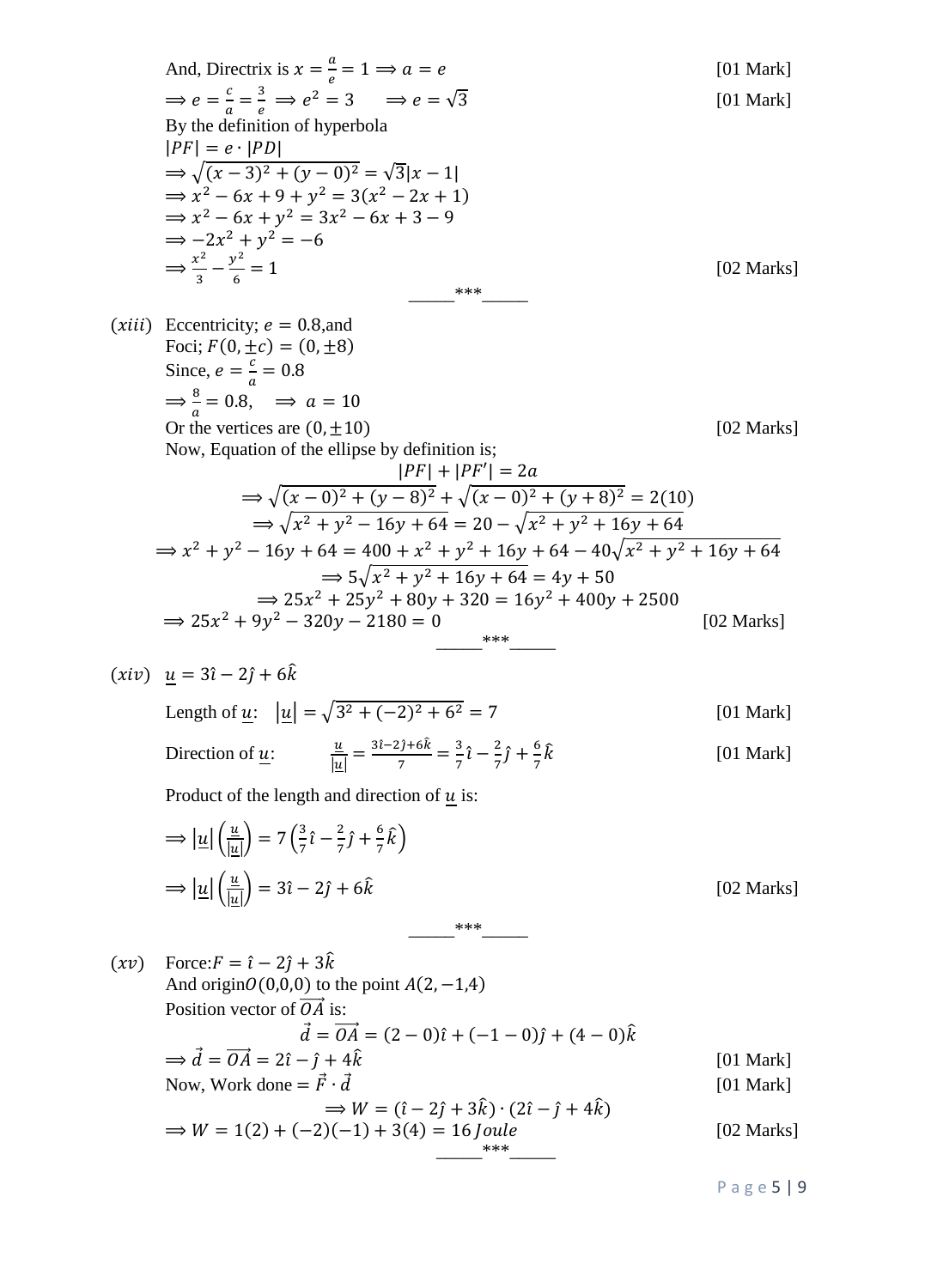(xvi) The vertices of a triangle are 
$$
A(1, -1, 0)
$$
,  $B(2, 1, -1)$  and  $C(-1, 1, 2)$ .  
\nLet  $\underline{a} = \overrightarrow{AB} = \overrightarrow{OB} - \overrightarrow{OA} = (1, 2, -1)$   
\nAnd  $\underline{b} = \overrightarrow{CA} = \overrightarrow{OA} - \overrightarrow{OC} = (2, -2, -2)$  [01 Mark]  
\nNow, Area of triangle  $= \frac{1}{2} |\underline{a} \times \underline{b}|$   
\n $\underline{a} \times \underline{b} = \begin{vmatrix} \hat{i} & \hat{j} & \hat{k} \\ 1 & 2 & -1 \\ 2 & -2 & -2 \end{vmatrix}$   
\nExpanding for first Row, we obtain  
\n $= -6\hat{i} - 0\hat{j} - 6\hat{k}$  [02 Marks]  
\nArea of triangle  $= \frac{1}{2} |\underline{a} \times \underline{b}| = \frac{1}{2} \sqrt{(-6)^2 + 0^2 + (-6)^2}$   
\n $= \frac{1}{2} \sqrt{36 + 36} = \frac{6}{2} \sqrt{2} = 3\sqrt{2}$  sq. units [01 Mark]

### **SECTION – C**

#### **Q.3 Solution:**  $x^2$ is continuous  $\forall x$ .  $f(x) = \langle$  $\overline{\mathbf{c}}$  $\boldsymbol{b}$ First, we find the value of  $f(x)$  at  $x = 3$ (i.e.)  $f(x) = 2ax$ Substituting  $x = 3$ , we get  $\Rightarrow$   $f(3) = 2a(3) = 6a$   $---(i)$  [02 Marks] Second, we find limit of  $f(x)$  at  $x = 3$ **L.H.Limit:**  $\lim_{x\to 3^-} f(x) = \lim_{x\to 3^-} (x^2)$ Applying limit on R.H.S.  $---(ii)$  $\Rightarrow$  lim<sub>x→3</sub>- $f(x) = 3^2$ **R.H.Limit:**  $\lim_{x\to 3^+} f(x) = \lim_{x\to 3^+}$ Applying limit on R.H.S.  $\Rightarrow \lim_{x \to 3^+} f(x) = b(3) - 4 = 3b - 4 \quad - - \rightarrow (iii)$  [02 Marks] For continuous function,  $\lim_{x\to 3} f(x)$  exists, so  $\lim_{x \to a} f(x) = \lim_{x \to a} f(x)$ From Eq.  $(ii)$  and  $(iii)$ , we obtain  $8 = 3b - 4$  $\Rightarrow b = 4$  [02 Marks] Third,  $f(3) = \lim_{x\to 3} f(x)$  $\Rightarrow$  6a = 8  $\Rightarrow a = 4/3$  [02 Marks] \_\_\_\_\_\*\*\*\_\_\_\_\_ **Q.4 Solution:** We have,  $y = ae^{x} + be^{2x} + ce^{3x}$ , where We shall show that

$$
y_3 - 6y_2 + 11y_1 - 6y = 0
$$
  
Differentiating w.r.t. (x)  

$$
\frac{d}{dx}(y) = a\frac{d}{dx}(e^x) + b\frac{d}{dx}(e^{2x}) + c\frac{d}{dx}(e^{3x})
$$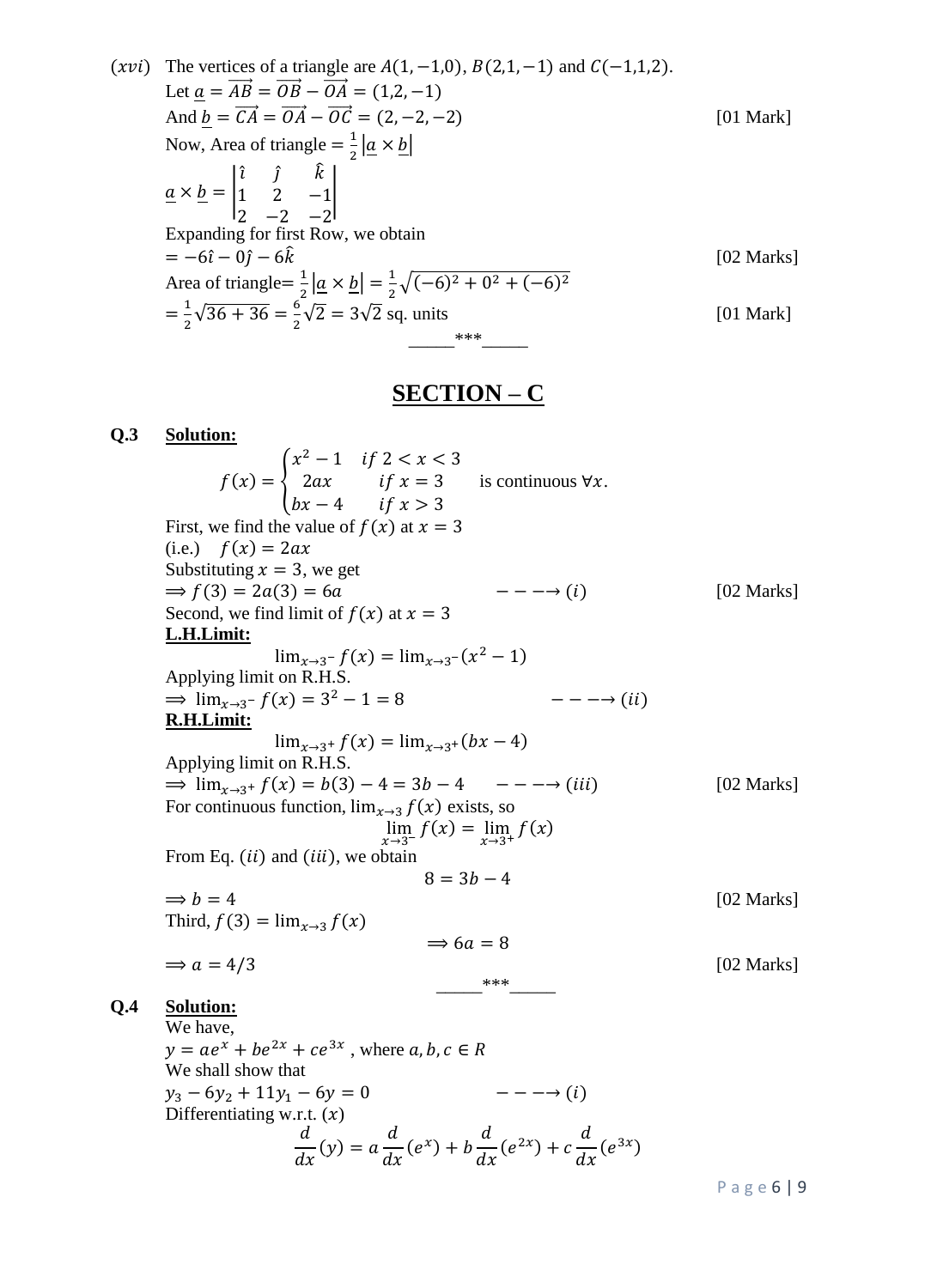$$
\Rightarrow y_1 = ae^x + 2be^{2x} + 2be^{2x} + 3ce^{2x}
$$
\n(02 Marks)  
\nAgain, diff. w.r.t. (x)  
\n
$$
\Rightarrow y_2 = ae^x + 4be^{2x} + 2be^{2x}(2) + 3ce^{3x}(3)
$$
\n(102 Marks)  
\nAgain, diff. w.r.t. (x)  
\n
$$
y_3 = ae^x + 8be^{2x} + 27ce^{3x} - 6(ae^x + 4be^{2x} + 9ce^{3x}(3))
$$
\n(102 Marks)  
\nTaking L.H.S. of Eq. (1)  
\n
$$
= (ae^x + 8be^{2x} + 27ce^{3x}) - 6(ae^x + 4be^{2x} + 9ce^{3x}) + 11(ae^x + 2be^{2x} + 3ce^{3x})
$$
\n
$$
= ae^x + 8be^{2x} + 27ce^{3x} - 6(ae^x + 4be^{2x} + 9ce^{3x}) + 11(ae^x + 2be^{2x} + 3ce^{3x} - 6ae^x - 6be^{2x} - 6ce^{3x}
$$
\n
$$
= 6be^{2x} - 6ce^{3x}
$$
\n
$$
= 0 = R.H.S. \text{ (Proved)}
$$
\n(102 Marks)  
\n9.5 Solution:  
\n
$$
\int_{-6be^{2x} - 6ce^{3x}
$$
\n
$$
= 0 = R.H.S. \text{ (Proved)}
$$
\n(102 Marks)  
\n103  
\n104 Marks  
\n1  
\nQ.5 Solution:  
\n
$$
\int_{-6be^{2x} - 6ce^{3x}
$$
\n
$$
= 0 = R.H.S. \text{ (Proved)}
$$
\n
$$
\int_{-3x}^{3x} \frac{\ln x \sin(lnx)}{x} dx
$$
\nSubstituting  $ln x = t$   
\n
$$
\Rightarrow \frac{1}{x} dx = dt
$$
\nAs  $x \rightarrow 1$ , then  $t \rightarrow 0$   
\nAs  $x \rightarrow 3$ , then  $t \rightarrow 1n3$   
\n
$$
\int_{-1}^{1} \frac{ln x \sin(lnx)}{x} dx = \int_{0}^{1} t \sin t dt
$$
\n<math display="block</math>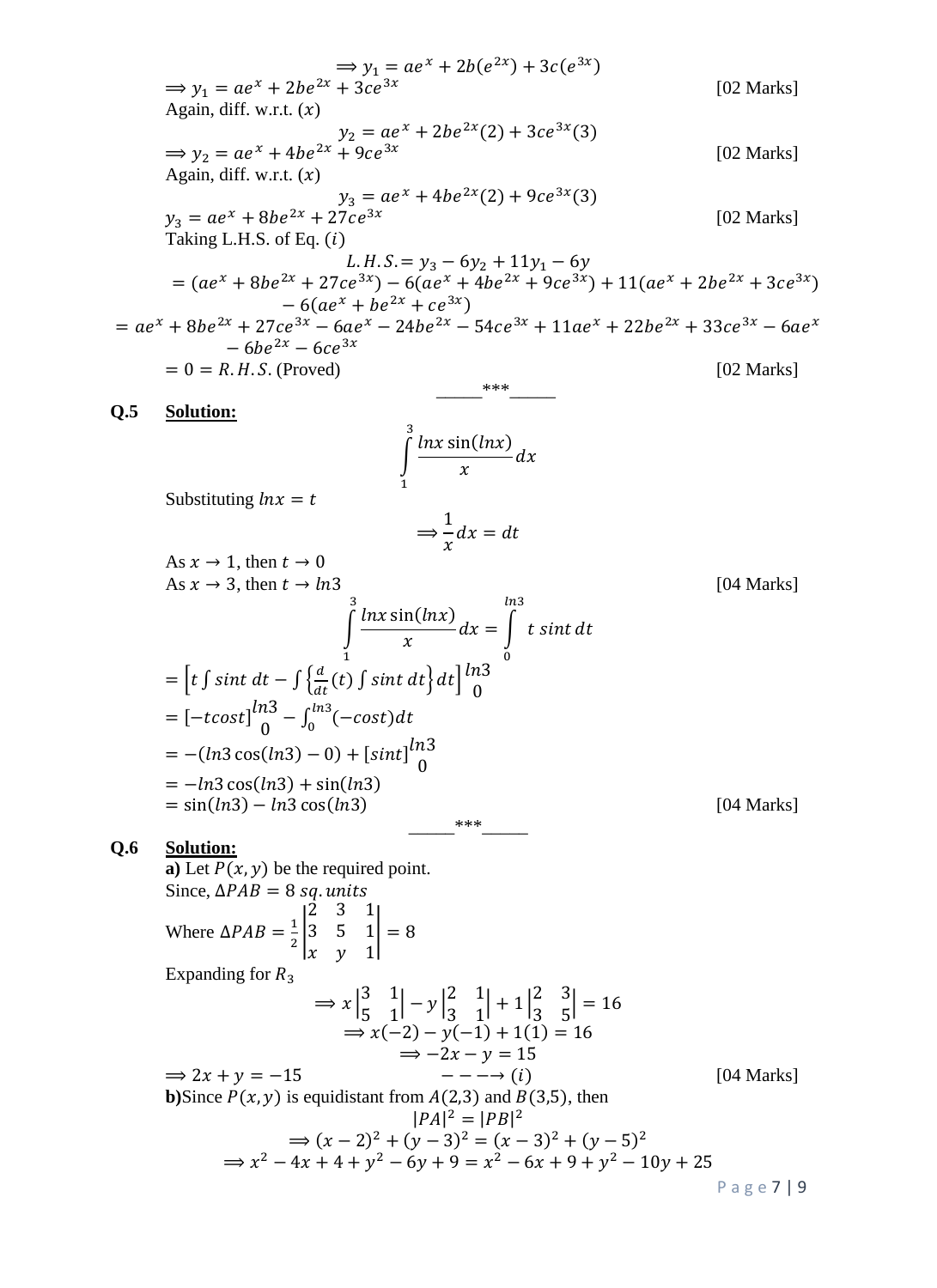$\Rightarrow$  2x + 4y = 21  $---(ii)$ Solving Eq.  $(i)$  and  $(ii)$  simultaneously, we get  $\Rightarrow$   $x = -27/2$  and  $y = 12$  [04 Marks]  $***$ 

#### **Q.7 Solution:**

a)Let the mixture contains  $x \text{ kg of food A and } y \text{ kg of Food B.}$ Cost of food A is  $50$  and cost of food B is  $70$  per kg. Total cost is: $z = 50x + 70y$ For vitamin A: Food A contains 3 units and food B contains 2 units and total unit is at-most 9.  $\Rightarrow 3x + 2y \leq 9$  $---(i)$ For Vitamin C: Food A contains 2 units and food B contains 3 units and total unit is at-most 12.  $\Rightarrow 2x + 3y \le 12$  $---(ii)$ Subject to the constraints  $x \ge 0, y \ge 0$ The associated equations of  $(i)$  and  $(ii)$  are:  $3x + 2y = 9$ The points satisfying the associated equation are  $(3,0)$  and  $(0,4.5)$ .  $2x + 3y = 12$ The points satisfying the associated equation are  $(6,0)$  and  $(0,4)$ . [02 Marks] **b)** [0[2 Marks] **c)**  $(0.6, 3.6)$  $(0, 4)$ 

 $(3,0)$ [02 Marks]

**d**) The corner points are  $(0,4)$ ,  $(0.6,3.6)$  and  $(3,0)$ . At  $(0,4) \Rightarrow z = 50(0) + 70(4) = 280$